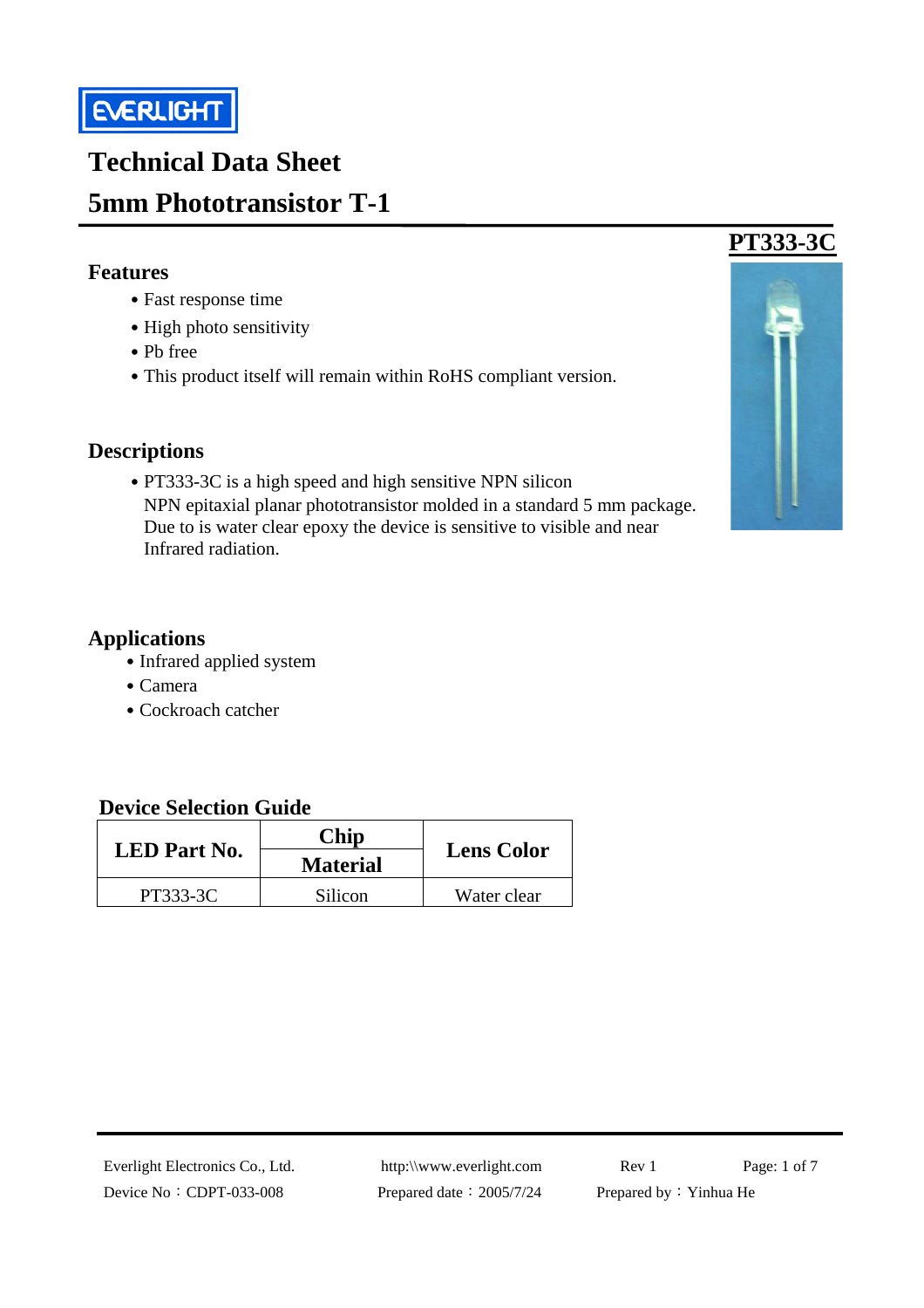

#### **Package Dimensions**

### **PT333-3C**



**Notes:** 1.All dimensions are in millimeters2.Tolerances unless dimensions ±0.25mm

### **Parameter Symbol Rating Units** Collector-Emitter Voltage V<sub>CEO</sub> 30 V Emitter-Collector-Voltage  $V_{ECO}$  5 Collector Current IC 20 mA Operating Temperature  $\qquad \qquad \text{Topr} \qquad -25 \sim +85^{\circ} \text{C} \qquad \text{°C}$ Storage Temperature Tstg  $\begin{array}{|c|c|c|c|c|} \hline \end{array}$  Tstg  $\begin{array}{|c|c|c|c|c|} \hline \end{array}$   $\text{---}40 \sim +85^{\circ}$   $\text{---}6$ Lead Soldering Temperature(\*1) Tsol 260 ℃ Power Dissipation at (or below)  $25^{\circ}$ C Free Air Temperature Pc 75 mW

#### **Absolute Maximum Ratings (Ta=25**℃**)**

**Notes:** \*1:Soldering time≦5 seconds.

Device No: CDPT-033-008 Prepared date: 2005/7/24 Prepared by: Yinhua He

Everlight Electronics Co., Ltd. http:\\www.everlight.com Rev 1 Page: 2 of 7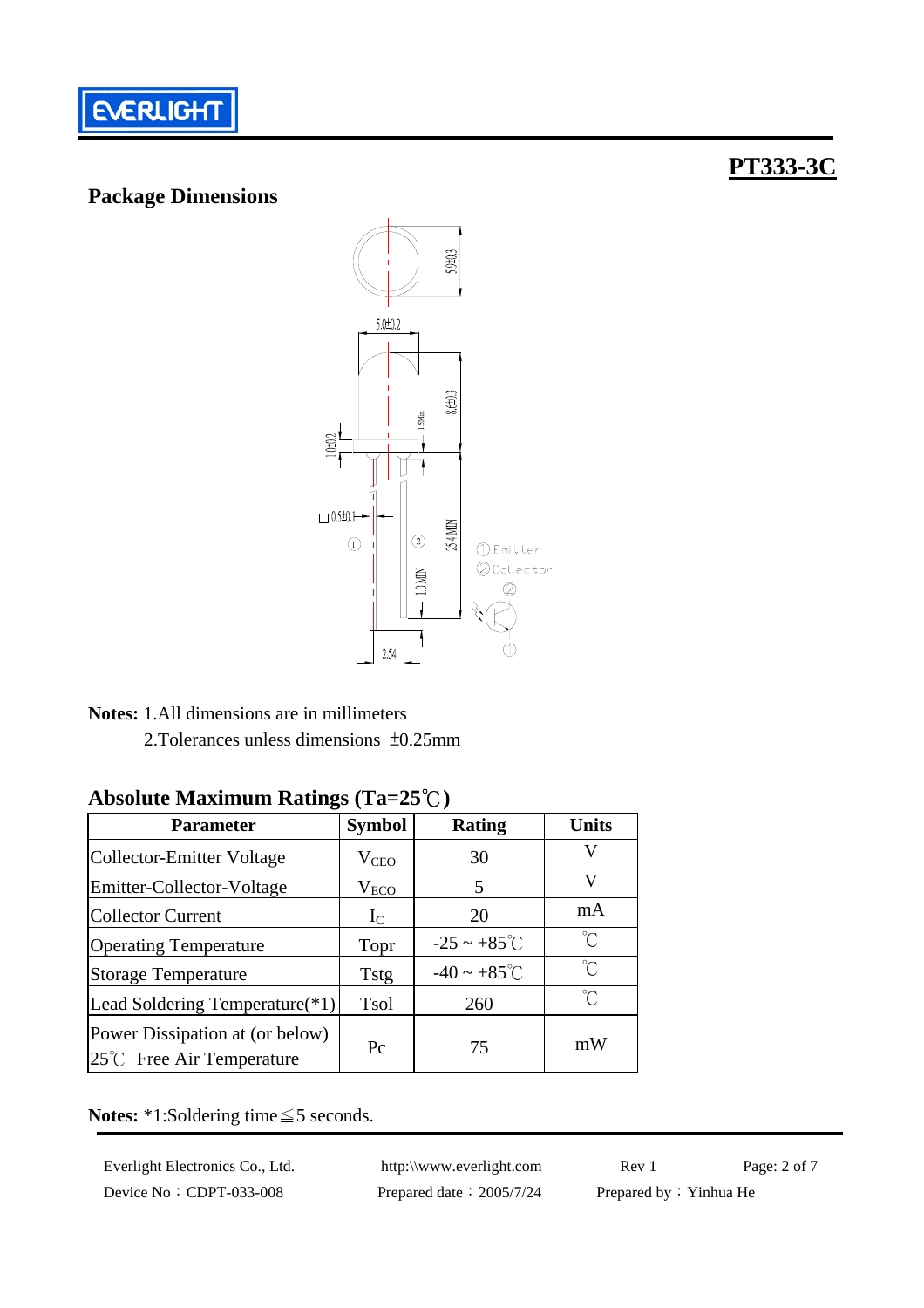| <b>Parameter</b>                                | <b>Symbol</b>     | <b>Condition</b>                 | Min. | Typ.     | Max. | <b>Units</b> |  |
|-------------------------------------------------|-------------------|----------------------------------|------|----------|------|--------------|--|
| Collector – Emitter<br><b>Breakdown Voltage</b> | BV <sub>CEO</sub> | $I_C=100 \mu A$<br>$Ee=0mW/cm^2$ | 30   |          |      | $\mathbf V$  |  |
| Emitter-Collector<br><b>Breakdown Voltage</b>   | $\rm BV_{ECO}$    | $I_E=100 \mu A$<br>$Ee=0mW/cm^2$ | 5    |          |      | $\mathbf{V}$ |  |
| Collector-Emitter<br><b>Saturation Voltage</b>  | $V_{CE)(sat)}$    | $IC=2mA$<br>$Ee=1mW/cm^2$        |      |          | 0.4  | $\mathbf V$  |  |
| <b>Rise Time</b>                                | $t_r$             | $V_{CE} = 5V$                    |      | 15       |      |              |  |
| <b>Fall Time</b>                                | $t_f$             | $I_{C}$ =1mA<br>$RL=1000\Omega$  |      | 15       |      | $\mu S$      |  |
| <b>Collector Dark Current</b>                   | I <sub>CEO</sub>  | $Ee=0mW/cm^2$<br>$V_{CE} = 20V$  |      |          | 100  | nA           |  |
| <b>On State Collector Current</b>               | $I_{C(on)}$       | $Ee=1mW/cm^2$<br>$V_{CE}$ =5V    | 0.7  | 4.0      |      | mA           |  |
| Wavelength of<br>Peak Sensitivity               | $\lambda$ p       |                                  |      | 940      |      | nm           |  |
| Rang of Spectral Bandwidth                      | $\lambda_{0.5}$   |                                  |      | 400-1100 |      | nm           |  |

### **Electro-Optical Characteristics (Ta=25**℃**)**

## **Rankings**

| $\tilde{\phantom{a}}$<br>Parameter | Symbol      | Min  | Max  | Unit | <b>Test Condition</b> |
|------------------------------------|-------------|------|------|------|-----------------------|
| G                                  |             | 0.70 | 1.90 |      |                       |
| Η                                  |             | 1.14 | 2.60 |      | $Vce=5V$              |
|                                    | $I_{C(ON)}$ | 1.77 | 3.61 | mA   | $Ee=1mW/cm^2$         |
|                                    |             | 2.67 | 5.07 |      |                       |
|                                    |             | 4.18 | '.07 |      |                       |

Device No: CDPT-033-008 Prepared date: 2005/7/24 Prepared by: Yinhua He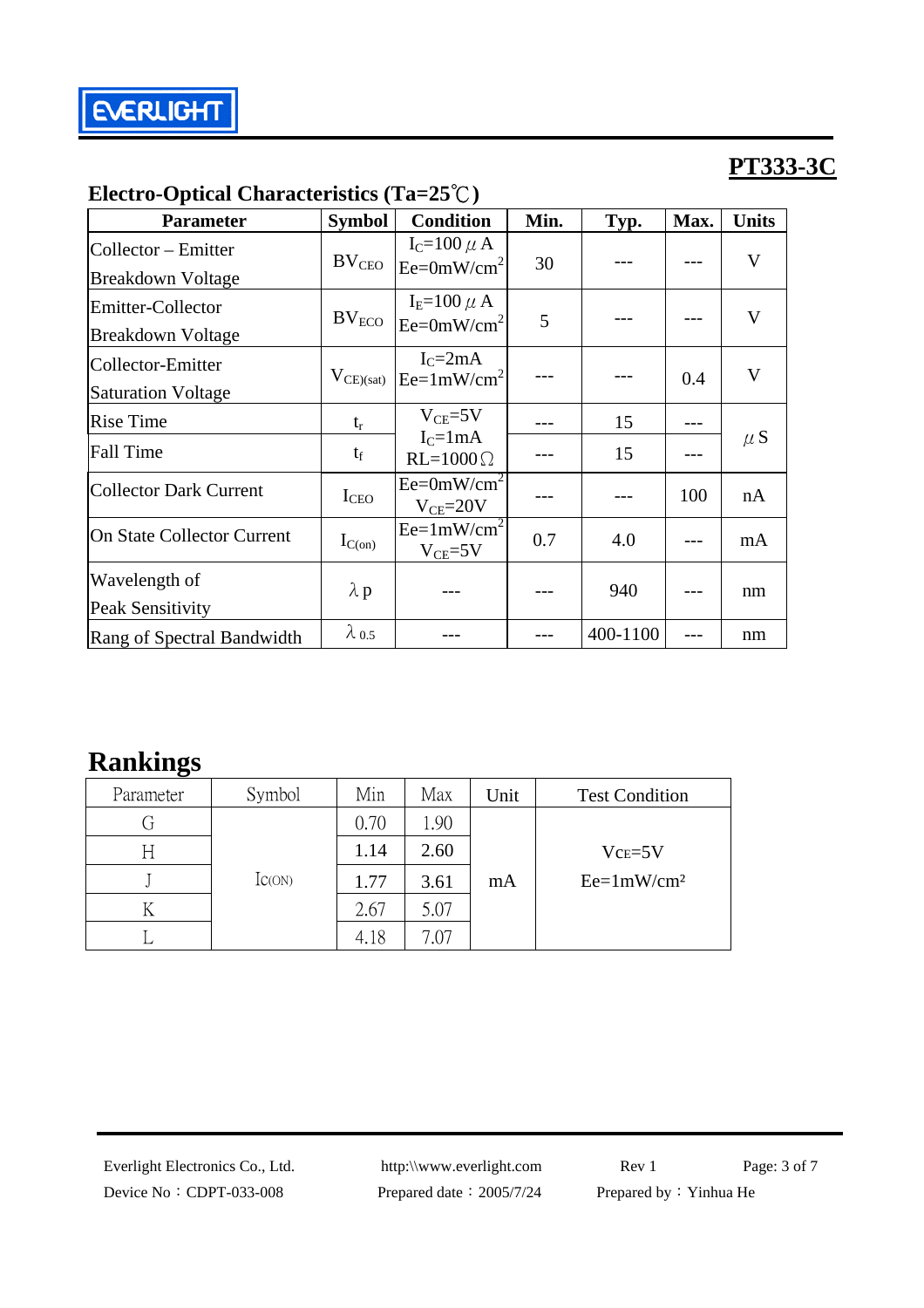

### **Typical Electro-Optical Characteristics Curves**



Ambient TemperatureTa=25˚C



Fig.3 Relative Collector Current vs. Fig.4 Collector Current vs. Ambient Temperature Irradiance





Device No: CDPT-033-008 Prepared date: 2005/7/24 Prepared by: Yinhua He

Everlight Electronics Co., Ltd. http:\\www.everlight.com Rev 1 Page: 4 of 7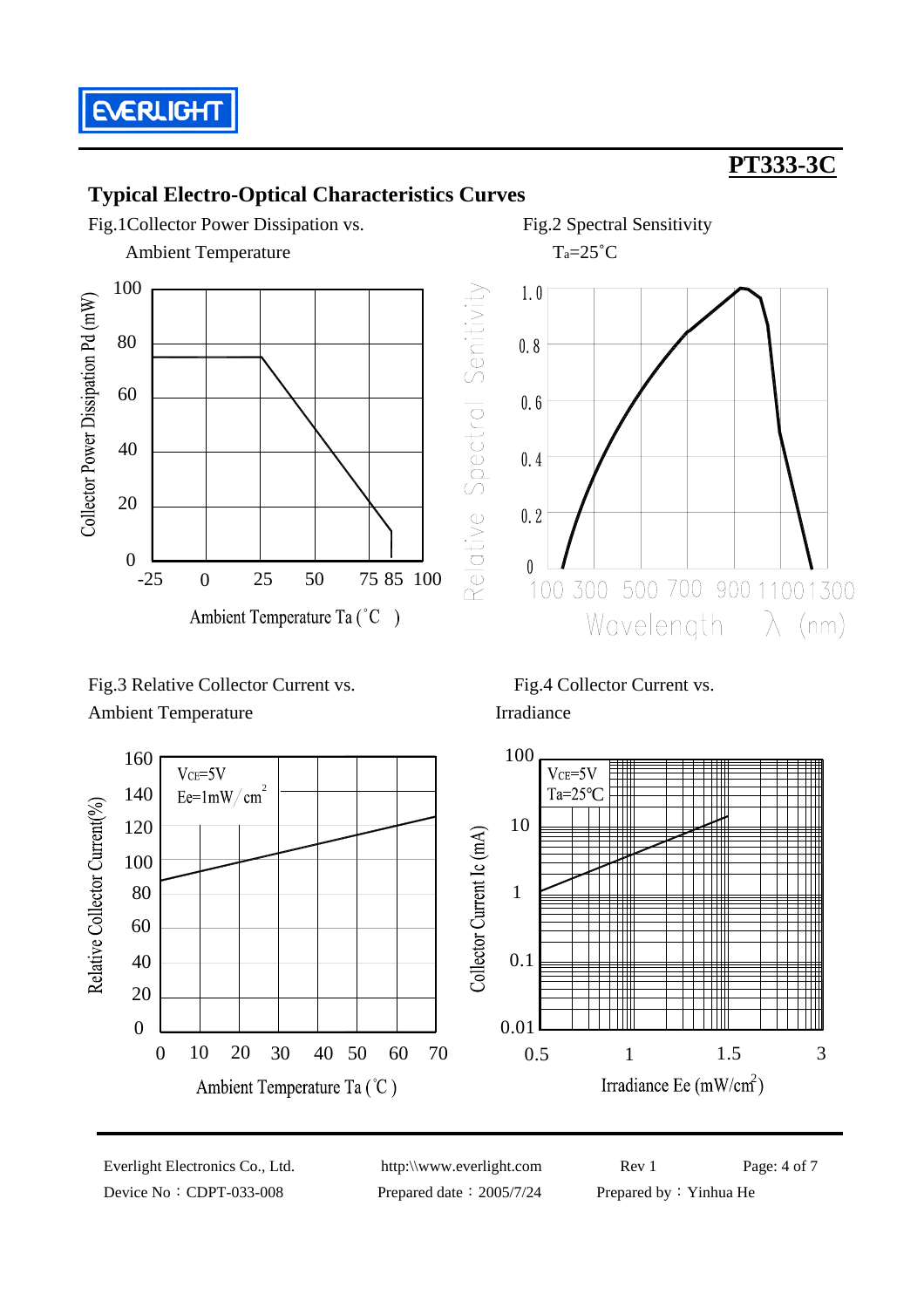

### **Typical Electro-Optical Characteristics Curves**



Device No: CDPT-033-008 Prepared date: 2005/7/24 Prepared by: Yinhua He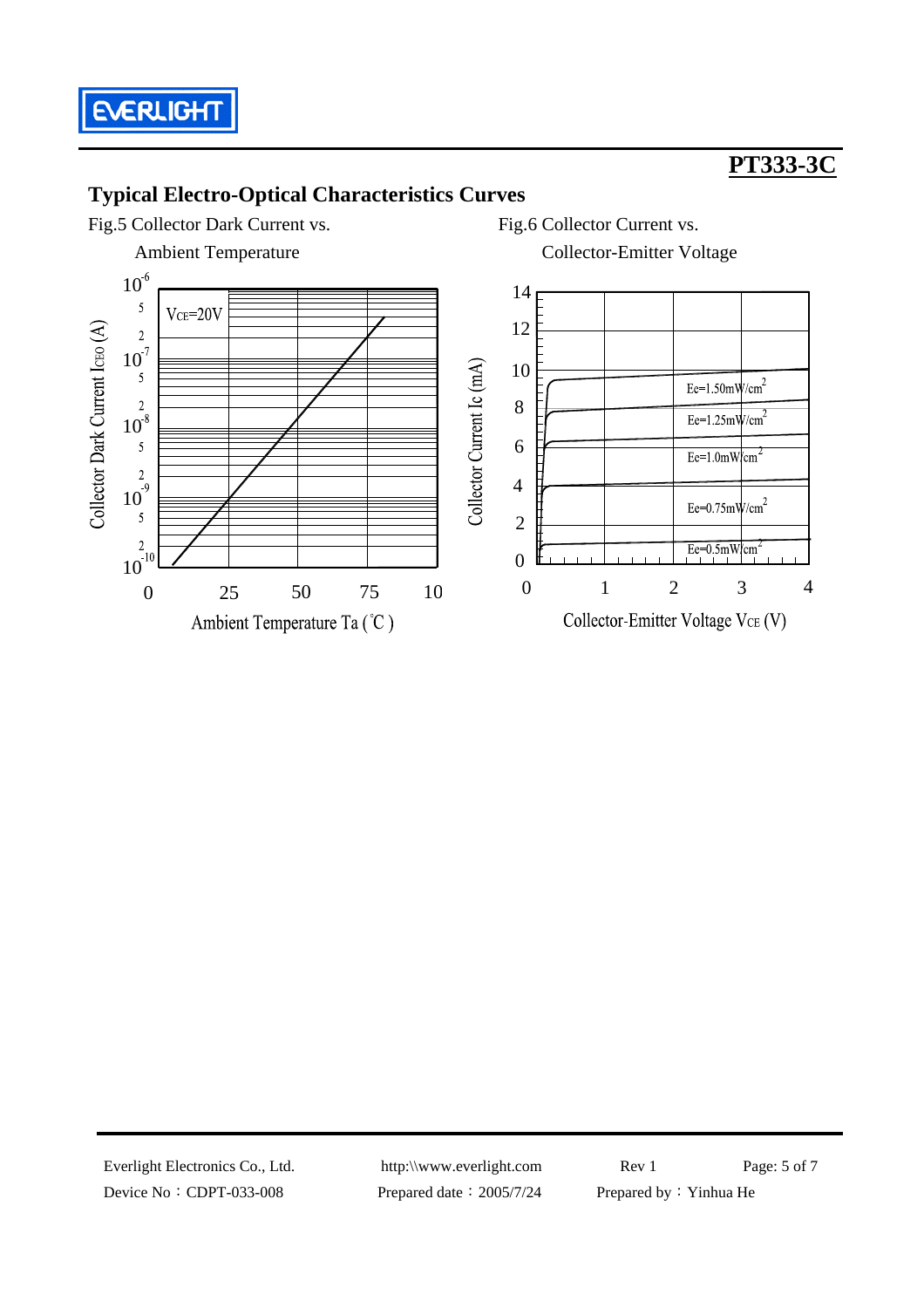

### **Reliability Test Item And Condition**

The reliability of products shall be satisfied with items listed below. Confidence level: 90%

LTPD:10%

|                | NO. Item                | <b>Test Conditions</b>                    | Test Hours/ | Sample       | Failure                       | Ac/Re |
|----------------|-------------------------|-------------------------------------------|-------------|--------------|-------------------------------|-------|
|                |                         |                                           | Cycles      | <b>Sizes</b> | Judgement                     |       |
|                |                         |                                           |             |              | Criteria                      |       |
| 1              | Solder Heat             | TEMP. : $260^{\circ}$ C $\pm 5^{\circ}$ C | 10secs      | 22pcs        |                               | 0/1   |
| $\overline{2}$ | Temperature Cycle       | $H: +100^{\circ}C$<br>15mins              | 300Cycles   | 22pcs        |                               | 0/1   |
|                |                         | 5mins                                     |             |              | $I_{C(ON)} \leq L \times 0.8$ |       |
|                |                         | $L: -40^{\circ}C$<br>15mins               |             |              |                               |       |
| 3              | <b>Thermal Shock</b>    | $H : +100^{\circ}C$<br>5mins              | 300Cycles   | 22pcs        | L:Lower                       | 0/1   |
|                |                         | 10secs                                    |             |              | Specification                 |       |
|                |                         | $L:10^{\circ}C$<br>5mins                  |             |              | Limit                         |       |
| $\overline{4}$ | <b>High Temperature</b> | TEMP. $\div$ +100°C                       | 1000hrs     | 22pcs        |                               | 0/1   |
|                | Storage                 |                                           |             |              |                               |       |
| 5              | Low Temperature         | TEMP. : $-40^{\circ}$ C                   | 1000hrs     | 22pcs        |                               | 0/1   |
|                | Storage                 |                                           |             |              |                               |       |
| 6              | DC Operating Life       | $V_{CE}$ =5V                              | 1000hrs     | 22pcs        |                               | 0/1   |
| 7              | High Temperature/       | $85^{\circ}$ C / 85% R.H                  | 1000hrs     | 22pcs        |                               | 0/1   |
|                | <b>High Humidity</b>    |                                           |             |              |                               |       |